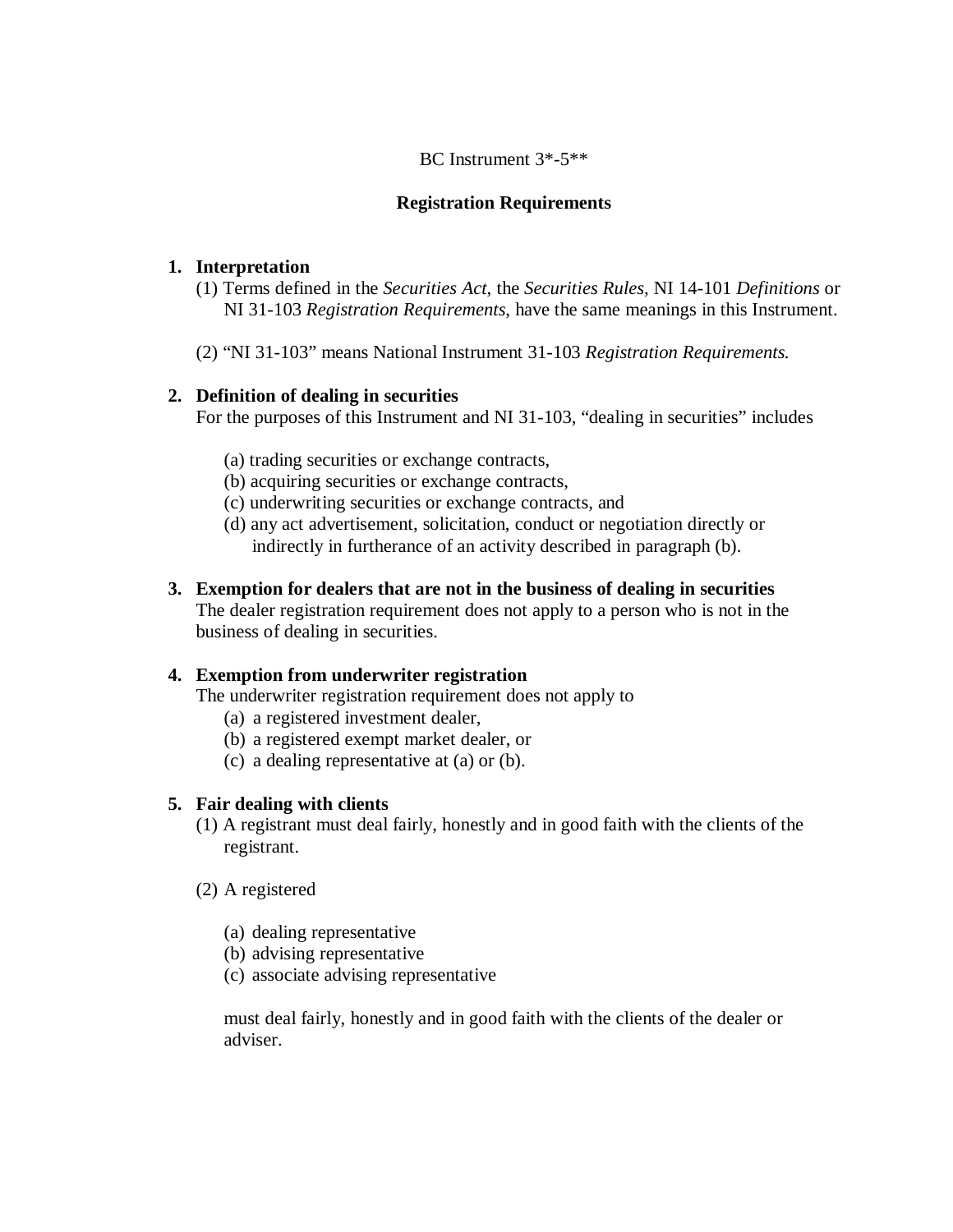#### **6. Information about registrant available on client's request**

- (1) On request, a registrant must provide a client or prospective client with information about
	- (a) the registrant's registration status, including category of registration and any restrictions on or conditions of registration,
	- (b) any current administrative proceeding by a securities or exchange contracts regulatory authority, or by a self regulatory body or exchange, against the registrant in any jurisdiction,
	- (c) if the registrant is a registered individual, the registrant's education
	- (d) if the registrant is a dealer or adviser, a copy of the registrant's most recently prepared annual financial statements
	- (e) if the registrant is a dealer or adviser, a current list of the dealer's or adviser's partners, directors and senior officers,
	- (f) any registration or licensing under the *Financial Institutions Act* or comparable legislation in another jurisdiction.
- (2) A registered dealer and a registered adviser must inform its clients annually that the information referred to in subsection (1) is available to clients on request.

### **7. Subordination agreement**

 A registered firm must not borrow in order to maintain excess working capital unless the registered firm and the lender enter into a subordination agreement that subordinates the lender's claims to those of all current and future general creditors.

# **8. Compensation or contingency trust fund**

(1) A registered firm must participate in and contribute to a compensation fund or contingency trust fund established by a

(a) self regulatory body recognized under section 24 of the Act, or (b) trust company.

(2) The executive director may exempt a registered firm from the requirement in subsection  $(1)$ .

# **9. Trade confirmations – exchange contracts**

- (1) If a registered dealer purchases or sells an exchange contract for a client, the trade confirmation that the dealer sends to the client must include, in addition to that information required under section 5.21 of NI 31-103,
	- (a) the delivery month and year, and
	- (b) the expiry date.